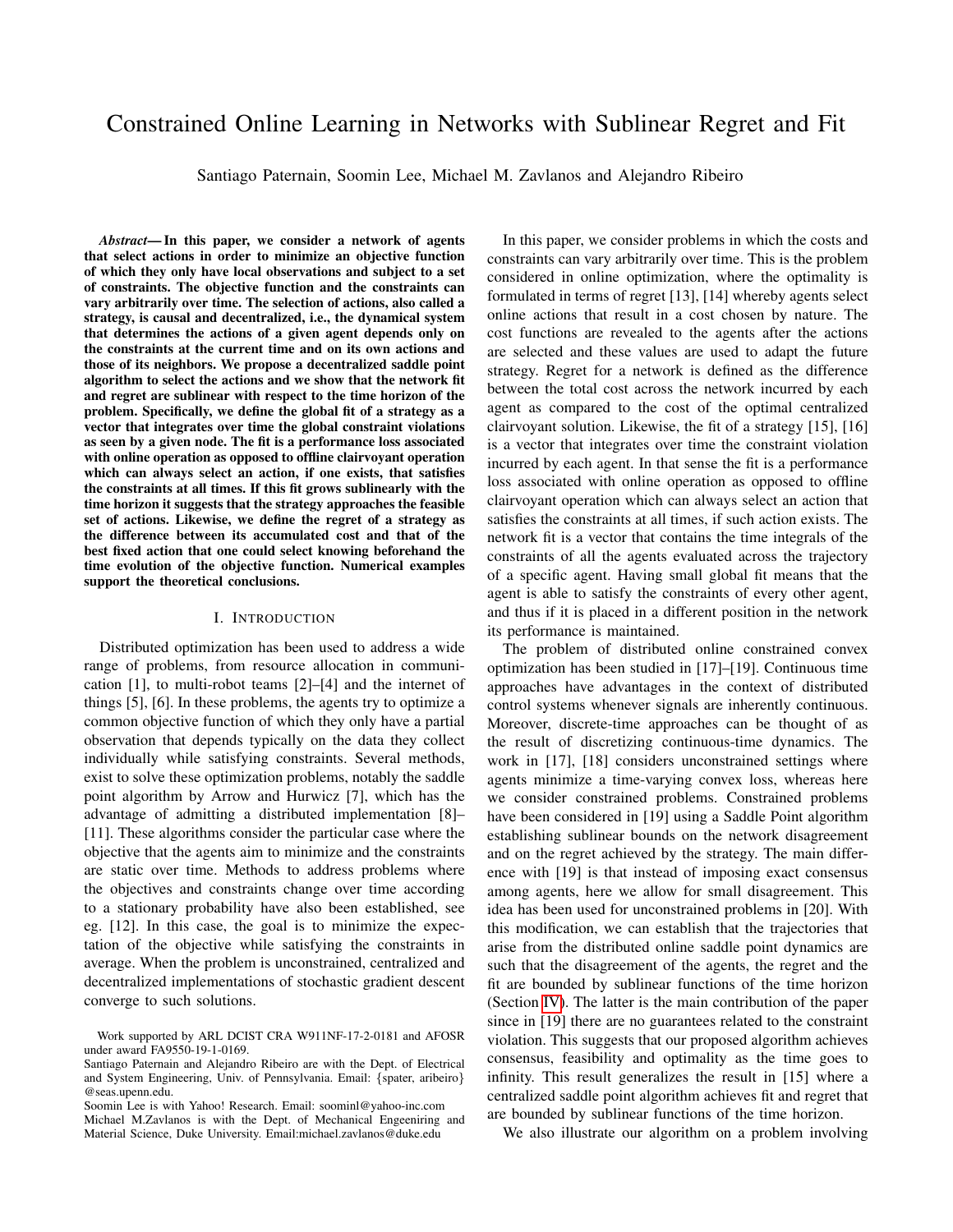a team of robots driving through an urban environment to perform real-time texture classification for the purpose of mapping and object recognition. We show that the team of robots succeds in training a common classifier that allows them to distinguish between grass and pavement images even when some of the agents have only observed one of the classes.

### <span id="page-1-2"></span>II. CONSTRAINED ONLINE LEARNING IN NETWORKS

We consider a group of  $N$  agents linked by an undirected connected graph  $\mathcal{G} = \{V, \mathcal{E}\}\$  where  $V = \{1, \dots, N\}\$ is a set of nodes and  $\mathcal E$  is a set of edges so that  $(i, j) \in \mathcal E$  means that i and j are connected to each other. The set  $\mathcal{N}_i := \{j :$  $(i, j) \in \mathcal{E}$  contains all nodes that are connected to i and is called the neighborhood of  $i$ . Note that since the graph is undirected, node  $j$  is in the neighborhood of  $i$  if and only if node i is in the neighborhood of  $i$ .

We are interested in situations where the agents in  $G$  have access to arbitrarily time varying local constraints and local objective functions and continuously select actions that are good not only for their local constraints and costs but for the local constraints and costs of other agents. To explain this formally, let  $t \in \mathbb{R}^+$  be a continuous time index,  $f_i(t, \cdot)$ :  $\mathbb{R}^n \to \mathbb{R}^{m_i}$  be a set of  $m_i$  convex constraints at agent i and  $f_{0i}(t, \cdot) : \mathbb{R}^n \to \mathbb{R}$  be a local convex cost incurred at node *i*. A *local* goal of node *i* is to select an action  $\mathbf{x}_i \in \mathcal{X} \subseteq \mathbb{R}^n$  that satisfies local constraints  $f_i(t, \mathbf{x}_i) \preceq 0$  across a time interval  $[0, T]$  while minimizing the cost  $f_{0i}(t, x_i)$  integrated over the same interval. The latter corresponds to situations in which each of the agents is acting independently since the optimal action of i depends on its local cost and constraints, and not on those of other agents. Instead, here we are interested in situations where the actions of agents are coordinated, so that an action  $x_i$  of agent i can affect the costs and constraints of other agents. This results in a *global* formulation in which the optimal action of each agent  $x_i^*$  is defined as the one that satisfies the constraints of all agents and minimizes the integral of the sum cost,

$$
\mathbf{x}_{i}^{*} := \underset{\mathbf{x}_{i} \in \mathcal{X}}{\operatorname{argmin}} \int_{0}^{T} = \sum_{j=1}^{N} f_{0j}(t, \mathbf{x}_{i}) dt,
$$
  
s.t.  $f_{j}(t, \mathbf{x}_{i}) \preceq 0, \quad \forall j \text{ and } t \in [0, T].$  (1)

We say that the problem in [\(1\)](#page-1-0) is global because the action  $x_i$  is evaluated at the constraint and costs of all nodes. This readily implies that  $x_i^* = x_j^*$  and that there is a single global action that is optimal for all nodes. These problems arise when local functions are related to a common variable. E.g., the costs and constraints can represent local observations of a parameter to be estimated [21] or local observations and costs of a plant to be controlled [22]. Problems having the form of [\(1\)](#page-1-0) also arise in large scale optimization where costs and constraints are *not* acquired locally but are distributed over several servers to reduce computation and storage [23].

If the functions  $f_{0i}(t, \cdot)$  and  $f_i(t, \cdot)$  are available for all times  $t \in [0, T]$ , solving [\(1\)](#page-1-0) reduces to solving a distributed convex optimization problem for which a number of standard algorithms are applicable; see e.g., [24], [25]. In this paper we consider problems in which the constraints  $f_i(t, \cdot)$  and costs  $f_{0i}(t, \cdot)$  are arbitrary and observed causally and locally by node i. In this setting it makes sense to consider time varying strategies  $x_i(t)$  that adapt the action of agent i to the information that is revealed at time  $t$ . In this context the optimal argument in [\(1\)](#page-1-0) is a centralized clairvoyant action that would be chosen when agents have knowledge of the future evolution of the system at time  $t = 0$ . The appropriate figures of merit in this case are the notions of regret [13], [26], [27] and fit [15] that we generalize to network settings in the following section. Before proceeding with definitions of network regret and fit, note that for the definition in [\(1\)](#page-1-0) to be valid the functions  $f_{0i}(t, \mathbf{x})$  have to be integrable with respect to the time variable  $t$ . In subsequent definitions and analysis we further require the constraints  $f_i$  for all  $i \in V$ , to be integrable, convex and Lipschitz continuous with respect to  $x$  for all times  $t$ . We formally state these assumptions next.

<span id="page-1-1"></span>**Assumption 1.** Let  $X$  be a compact convex set and the functions  $f_{0i}(t, \mathbf{x})$  and  $f_i(t, \mathbf{x})$  be integrable with respect to t and convex with respect to  $x \in \mathcal{X}$  for all  $t \in [0, T]$ . We further assume that the cost and constraints are Lipschitz continuous over X with respective constants  $L_0 > 0$  and  $L_f > 0$ . I.e., for any  $\mathbf{x}, \mathbf{y} \in \mathcal{X}$  and all  $t \in [0, T]$  the cost functions satisfy

$$
\left|f_{0i}(t,\mathbf{x})-f_{0i}(t,\mathbf{y})\right|\leq L_0\|\mathbf{x}-\mathbf{y}\|,\tag{2}
$$

and the constraint functions satisfy

$$
\left|f_{kj}(t, \mathbf{x}) - f_{kj}(t, \mathbf{y})\right| \le L_f \|\mathbf{x} - \mathbf{y}\|,
$$
 (3)

where  $f_{kj}(t, \cdot)$  denotes the jth component of the vector valued constraint function  $f_k(t, \cdot)$ .

<span id="page-1-0"></span>We remark that integrability with respect to  $t$  is a weak condition. We do not require differentiability, not even continuity. This entails a fundamental difference with time varying optimization problems that strive to track a time varying optimal argument under the assumption of smooth time varying costs and constraints [21], [28], [29]. The goal here is to design an algorithm that can adapt to unexpected changes in the system, including, indeed, most importantly, to those that arise because of discontinuities in the cost and constraint functions. Another requirement for  $x_i^*$  to be well defined is existence of an action  $x^{\dagger} \in \mathcal{X}$  that satisfies the constraints at all times and all nodes as we formally state next.

**Assumption 2.** There exists an action  $x^{\dagger} \in \mathcal{X}$  that satisfies the constraints of all agents for all times  $t \in [0, T]$ ,

$$
f_i(t, \mathbf{x}^\dagger) \preceq 0, \qquad \forall \ i \text{ and } t \in [0, T]. \tag{4}
$$

We say that  $\mathcal{X}^{\dagger} := \{ \mathbf{x}^{\dagger} \in \mathcal{X} : f_i(t, \mathbf{x}^{\dagger}) \preceq 0, \forall i \text{ and } t \in [0, T] \}$ is the set of feasible actions.

We require as well that minimum of the objective function does not become progressively smaller with time so that a uniform bound K holds for all times  $t \in [0, T]$ .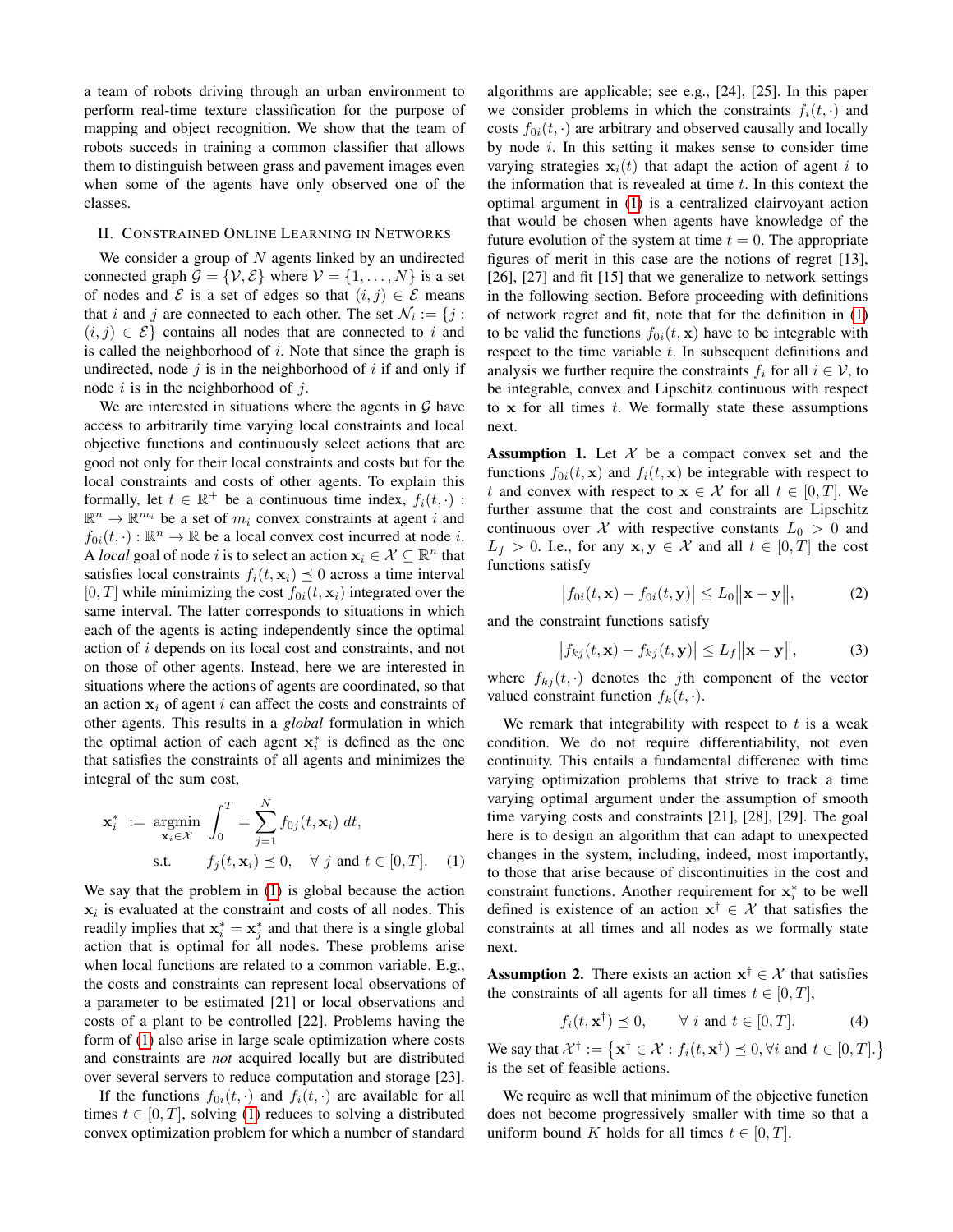**Assumption 3.** There exists  $K > 0$  independent of the time horizon T such that for all  $t \in [0, T]$  it holds that

<span id="page-2-0"></span>
$$
f_0(t, \mathbf{x}^*) - \min_{x \in \mathcal{X}^N} f_0(t, \mathbf{x}) \le K,\tag{5}
$$

where  $x^*$  is the solution to the problem [\(1\)](#page-1-0).

The existence of the bound in  $(5)$  is a mild requierement. Since the function  $f_0(t, x)$  is convex, for any time t it is lower bounded for compact set of actions  $X$ . The only restriction imposed is that min<sub>x∈X</sub><sub>N</sub> f<sub>0</sub>(t, x) does not become progressively smaller with time so that a uniform bound K holds for all times  $t \in [0, T]$ .

# *A. Network Regret and Network Fit*

To evaluate the cost performance of such trajectories we define the notions of network regret and network fit. Begin then by considering a trajectory  $x_i(t)$  chosen by agent i and the total accumulated cost  $\int_0^T f_{0j}(t, \mathbf{x}_i(t))dt$  that this trajectory incurs for a possibly different agent  $j$ . We define the regret  $\mathcal{R}_{Tj}^{i}$  as the difference of this accumulated cost relative to the corresponding cost that would be incurred by the optimal trajectory  $x_i^*$  of [\(1\)](#page-1-0),

<span id="page-2-1"></span>
$$
\mathcal{R}_{Tj}^i := \int_0^T f_{0j}(t, \mathbf{x}_i(t)) dt - \int_0^T f_{0j}(t, \mathbf{x}_i^*) dt.
$$
 (6)

Likewise, we consider the accumulation  $\int_0^T f_j(t, \mathbf{x}_i(t))dt$  of constraint of agent  $j$  incurred by the trajectory of agent  $i$ . The fit  $\mathcal{F}_{Tj}^i$  is defined as the comparison of this constraint accumulation relative to the corresponding constraint accumulation of the optimal trajectory  $x_i^*$ 

<span id="page-2-2"></span>
$$
\mathcal{F}_{Tj}^i := \int_0^T f_j(t, \mathbf{x}_i(t)) dt - \int_0^T f_j(t, \mathbf{x}_i^*) dt.
$$
 (7)

The action  $x_i^*$  can be considered as an offline reference that would be chosen by an entity that is clairvoyant, because it observes the future, and omniscient, because it observes the costs and constraints of all nodes. Our objective is to consider trajectories that are chosen online by agents that are causal, because they observe the past, and local, because they observe their local costs and exchange information with neighboring nodes only. In this context regret and fit can be interpreted as performance losses associated with online causal and local operation as opposed to offline clairvoyant and omniscient operation. If  $\mathcal{F}_{Tj}^{i}$  is positive we are in a situation in which, had the constraints of all agents be known beforehand, we could have selected an action  $x^{\dagger}$  to satisfy all constraints.

The fit measures how far the trajectory  $x(t)$  is from achieving that goal. Analogously, if the regret  $\mathcal{R}^i_{Tj}$  is large we are in a situation in which prior knowledge of the objective functions and constraints would had resulted in the selection of a strategy x ∗ that achieves much better performance than the one achieved by  $x_i(t)$ . In that sense  $\mathcal{R}_{Tj}^{i}$  indicates how much we regret not having had that information a priori.

A good learning strategy is one that achieves small regret and fit as that would be an indication that the trajectory

 $x(t)$  approaches  $x^*$ . Notice however that since the objective function and the constraints are integrated over a time horizon  $T$ , it is natural to expect the cost and constraints to grow linearly with  $T$ . Thus, having regret and fit that grow at a sublinear rate is sufficient indication of a good learning strategy. This intuition motivates the following definitions of feasible and optimal trajectories.

<span id="page-2-3"></span>Definition 1. *We define an environment as a set of con*straints  $f_j: \mathbb{R} \times \mathbb{R}^n \to \mathbb{R}^{m_j}$  and costs  $f_{0j}: \mathbb{R} \times \mathbb{R}^n \to \mathbb{R}$ *for all*  $j \in V$ *. For a trajectory*  $\mathbf{x}_i(t)$  *we consider the regret and fit definitions in* [\(6\)](#page-2-1) *and* [\(7\)](#page-2-2) *and further define the* sum regret  $\mathcal{R}_T^i$   $\,:=\,\sum_{j\in\mathcal{V}}\mathcal{R}_{Tj}^i$  and the network wide fit  $\mathcal{F}_T^j = [\mathcal{F}_{T1}^{j\top}, \dots, \mathcal{F}_{TN}^{j\top}]^{\top}$ . We say that:

Feasibility. *The trajectories are feasible in the environment if all the local fits*  $\mathcal{F}_T^i$  *with*  $i \in \mathcal{V}$  *grow sublinearly with*  $T$ *. I.e., there exist a function*  $h(T)$  *with*  $\limsup_{T\to\infty} h(T)/T$  = 0 and a constant vector  $C_f$  such that for all times  $T$  it holds,

$$
\mathcal{F}_T^i := \int_0^T f(t, \mathbf{x}_i(t)) dt \le C_f h(T). \tag{8}
$$

Optimality. *The trajectories are optimal in the environment if all regrets*  $\mathcal{R}_T^i$  grow sublinearlly for all  $i \in \mathcal{V}$  and T. I.e. *there exist a function*  $h(T)$  *with*  $\limsup_{T\to\infty} h(T)/T = 0$ *and a constant* C *such that for all times* T *it holds,*

$$
\mathcal{R}_T^i := \int_0^T f_0(t, \mathbf{x}_i(t)) dt - \int_0^T f_0(t, \mathbf{x}^*) dt \le Ch(T). \tag{9}
$$

In the next section we develop the details of a distributed and online version of the Arrow-Hurwicz algorithm, such that its generated trajectories are feasible and optimal in the sense of Definition [1.](#page-2-3) The latter is formally stated and proved in Section [IV](#page-4-0) along with an intermediate result that claims that the disagreement across agents is sublinear with respect to the time horizon, hence suggesting consensus.

### III. DISTRIBUTED ONLINE SADDLE POINT

Problem [\(1\)](#page-1-0) can be solved in a distributed manner with a variety of methods, one of which is the saddle point algorithm of Arrow and Hurwicz [7], which in fact admits a distributed implementation. Since each agent  $i \in V$  has access only to the local cost and constraints, a more natural representation of the problem [\(1\)](#page-1-0) is one where each agent selects a local decision vector  $x_i \in \mathbb{R}^n$ . Nodes then try to achieve the minimum of their local objective functions  $f_{0i}(t, \mathbf{x}_i)$  while satisfying the local constraints  $f_i(t, \mathbf{x}_i) \preceq 0$ and keeping their variables equal to the variables  $x_j$  of neighboring nodes  $j \in \mathcal{N}_i$ . By defining  $\mathbf{x} = [\mathbf{x}_1^\top, \dots, \mathbf{x}_N^\top]^\top$ , this formulation can be written as

<span id="page-2-4"></span>
$$
\mathbf{x}^* := \underset{\mathbf{x} \in \mathcal{X}^N}{\operatorname{argmin}} \int_0^T f_0(t, \mathbf{x}) dt = \underset{\mathbf{x} \in \mathcal{X}^N}{\operatorname{argmin}} \int_0^T \sum_{i=1}^N f_{0i}(t, \mathbf{x}_i) dt
$$
  
s.t.  $f_i(t, \mathbf{x}_i) \leq 0, \forall t \in [0, T], \forall i \in \mathcal{V},$  (10)  
 $\mathbf{x}_i = \mathbf{x}_j, \forall i \in \mathcal{V}, j \in \mathcal{N}_i.$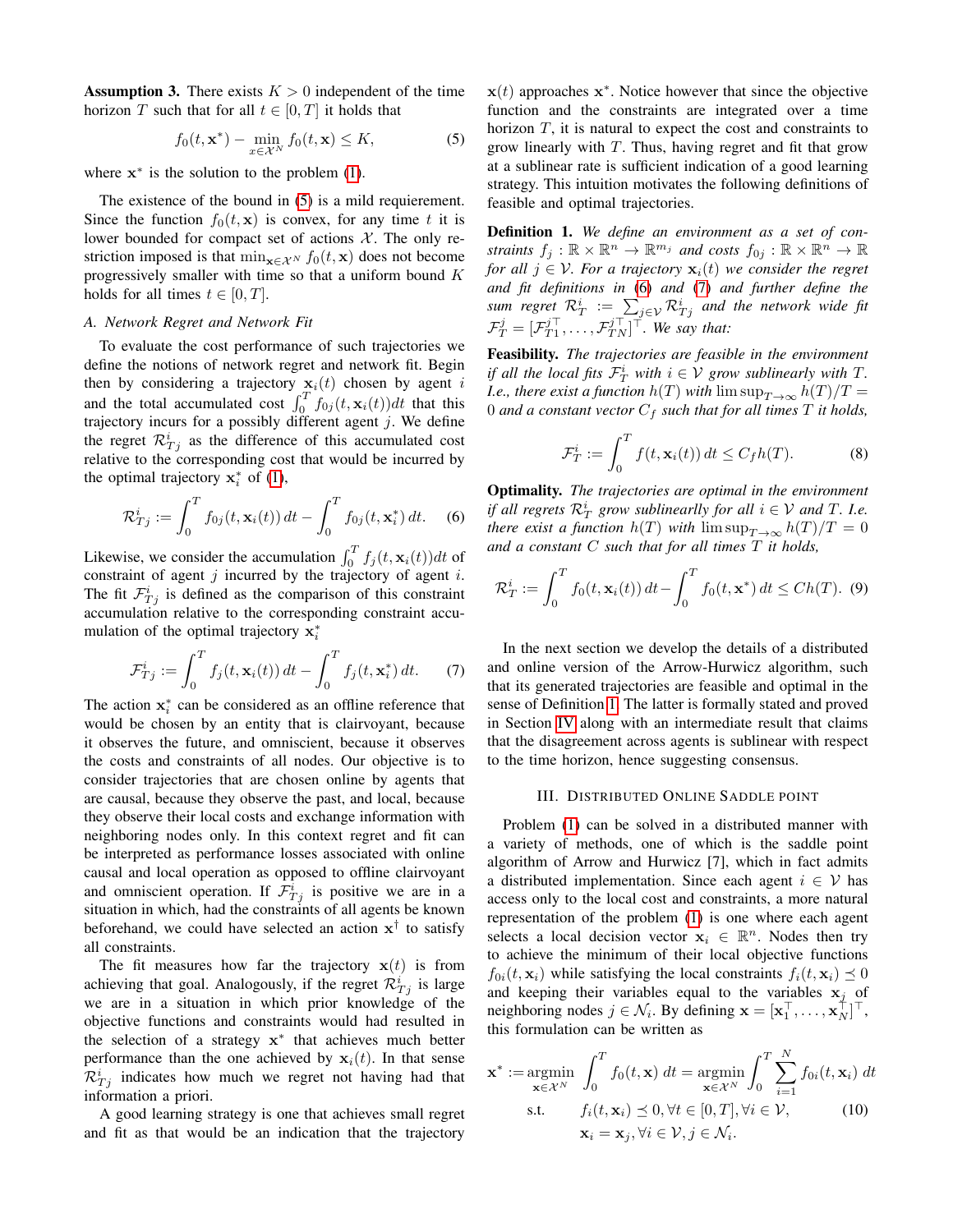With the assumption that the network is connected, the constraints  $x_i = x_j$  for all i and  $j \in \mathcal{N}_i$  imply that [\(1\)](#page-1-0) and [\(10\)](#page-2-4) are equivalent. We formalize this assumption next.

<span id="page-3-2"></span>**Assumption 4.** The network is connected with diameter  $D$ , i.e., the shortest distance between the two most distant nodes in the network is D.

In this work we aim to extend the saddle point algorithm to control the growth of regret and fit. In doing so it is convenient to relax the consensus constraints  $x_i = x_j$  in [\(10\)](#page-2-4) to allow for some controlled disagreement. We accomplish this by defining the set of constraints

$$
g_{ij}(\mathbf{x}_i, \mathbf{x}_j) = ||\mathbf{x}_i - \mathbf{x}_j||^2 - \gamma \le 0,
$$
 (11)

where  $\gamma$  is a positive constant limiting how much constraint violation is allowed. Notice that the parameter  $\gamma$  could be set to be arbitrarily small. The advantage of using a controlled disagreement is that it allows for agents to achieve a good global performance without damaging excessively the local performance, which in some applications might be important as well. By allowing larger values of  $\gamma$ , we allow more disagreement and therefore we prioritize the local performance, whereas by making  $\gamma$  closer to zero the goal is set in the centralized performance. The same relaxation is considered in [20] in the case of unconstrained distributed optimization. With this modification, we can construct the following time varying Lagrangian

$$
\mathcal{L}(t, \mathbf{x}, \boldsymbol{\lambda}, \boldsymbol{\mu}) = f_0(t, \mathbf{x}) + \sum_{i=1}^N \left( \boldsymbol{\lambda}_i^\top f_i(t, \mathbf{x}_i) + \boldsymbol{\mu}_i^\top g_i(\mathbf{x}) \right),
$$
\n(12)

where  $\lambda_i \in \mathbb{R}_+^{m_i}$  for  $i = 1...N$  and  $\mu_i \in \mathbb{R}_+^{|N_i|}$  for  $i = 1...N$  are the Lagrange multipliers and where  $g_i(\mathbf{x}) \in \mathbb{R}^{|\mathcal{N}_i|}$  is the vector with components  $g_{ij}(\mathbf{x}_i, \mathbf{x}_j)$ for all  $j \in \mathcal{N}_i$ . Saddle point methods rely on the fact that for a constrained convex optimization problem, a pair is a primal-dual solution if and only if it is a saddle point of the Lagrangian associated with the problem, see e.g. [30]. This is the case in problem [\(10\)](#page-2-4) since  $f_0(\cdot, \mathbf{x})$ ,  $f(\cdot, \mathbf{x})$  and  $g(\cdot, \mathbf{x})$  are convex (c.f. Assumption [1\)](#page-1-1). In addition, because  $\lambda, \mu \succeq 0$ , the Lagrangian is convex with respect to  $x$  and therefore the subgradient with respect to x exists for all time  $t \geq 0$ , let us denote it by  $\mathcal{L}_x(t, \mathbf{x}, \boldsymbol{\lambda}, \boldsymbol{\mu})$ . The Lagrangian is linear with respect to  $\lambda$  and  $\mu$  and therefore its partial derivatives with respect to these variables exist. Let us denote them by  $\mathcal{L}_{\lambda}(t, \mathbf{x}, \lambda, \mu)$  and  $\mathcal{L}_{\mu}(t, \mathbf{x}, \lambda, \mu)$  respectively. The actions x are updated – as in the classic Arrow-Hurwicz algorithm – by following the negative subgradient of the Lagrangian with respect to x

<span id="page-3-0"></span>
$$
\dot{\mathbf{x}} = -\mathcal{L}_x(t, \mathbf{x}, \boldsymbol{\lambda}, \boldsymbol{\mu})
$$
  
= 
$$
-f_{0,x}(t, \mathbf{x}) - \sum_{i=1}^N f_{i,x}(t, \mathbf{x}_i)^\top \boldsymbol{\lambda}_i - \sum_{i=1}^N \sum_{j \in \mathcal{N}_i} \mu_{ij} g_{ij,x}(\mathbf{x}),
$$
(13)

where  $\mathcal{N}_i$  is the set of neighbors of node i. The primal update interprets the constraints as potentials with corresponding weights  $\lambda$  and  $\mu$  and descends along a linear combination of the gradients of said potentials. The multipliers are then updated by following the subgradient of the Lagrangian with respect to them

<span id="page-3-1"></span>
$$
\dot{\lambda} = \mathcal{L}_{\lambda}(t, \mathbf{x}, \lambda, \mu) = f(\mathbf{x}), \qquad (14a)
$$

$$
\dot{\mu} = \mathcal{L}_{\mu}(t, \mathbf{x}, \lambda, \mu) = g(\mathbf{x}). \tag{14b}
$$

The intuition behind the latter update is that if a constraint is violated, for instance  $f_{1,1}(\mathbf{x}) > 0$  the corresponding multiplier,  $\lambda_{1,1}$  will be increased, thus augmenting the relative weight of this potential in the linear combination in [\(13\)](#page-3-0). Which in turn pushes the action towards satisfying said constraint. On the other hand, if the constraint is satisfied, the weight of that potential will be reduced, thus making the direction of the gradient of the function less important in the weighted linear combination. Observe that the multipliers need to remain positive at all time to ensure the convexity of the Lagrangian with respect to x, yet if a multiplier takes the value zero and its corresponding constraint is satisfied, the previous update turns the multiplier negative. To avoid this issue, we will require a projection over the positive orthant. We formalize this idea next, after making the observation that the update [\(13\)](#page-3-0)–[\(14\)](#page-3-1) is indeed distributed. To see this, write the Lagrangian as a sum of the following local Lagrangians

$$
\mathcal{L}^{i}(t, \mathbf{x}, \boldsymbol{\lambda}, \boldsymbol{\mu}) = f_{0}^{i}(t, \mathbf{x}_{i}) + \boldsymbol{\lambda}_{i}^{\top} f_{i}(t, \mathbf{x}_{i}) + \sum_{j \in \mathcal{N}_{i}} \mu_{ij} \left( \|\mathbf{x}_{i} - \mathbf{x}_{j}\|^{2} - \gamma \right), \qquad (15)
$$

where to compute each local Lagrangian, agent  $i$  needs only information regarding its variables and those of its neighbors. Then, each agent can compute locally the gradient of the Lagrangian with respect to its local variable  $x_i$  and perform the update described in  $(13)$ – $(14)$ , with the caveat that to ensure that the multipliers are always positive we need to consider a projected dynamical system. We formalize this idea next.

Definition 2 (Projection of a vector at a point). *Let* K ⊂  $\mathbb{R}^n$  *be a compact convex set. Then, for any*  $y \in K$  *and*  $\mathbf{v} \in \mathbb{R}^n$ , we defined the projection of **v** over the set K at *the point* y *as*

$$
\Pi_K[\mathbf{y}, \mathbf{v}] = \lim_{\xi \to 0^+} \frac{P_K(\mathbf{y} + \xi \mathbf{v}) - \mathbf{y}}{\xi},
$$
 (16)

*where the standard projection*  $P_K(\mathbf{z}) = \mathrm{argmin}_{\mathbf{y} \in K} \|\mathbf{y} - \mathbf{z}\|^2$ *is always well defined because* K *is convex.*

The intuition behind the projection is that, if the point y is in the interior of the set  $K$  then the projection of the vector v is the vector itself. In cases where y is in the boundary of the set  $K$ , the projection of  $\bf{v}$  is its component tangental to the boundary of  $K$ . With this definition at hand, and by defining the gain of the controller to be  $\varepsilon > 0$  we define the distributed online saddle point controller as follows. Each agent updates its action by following the negative subgradient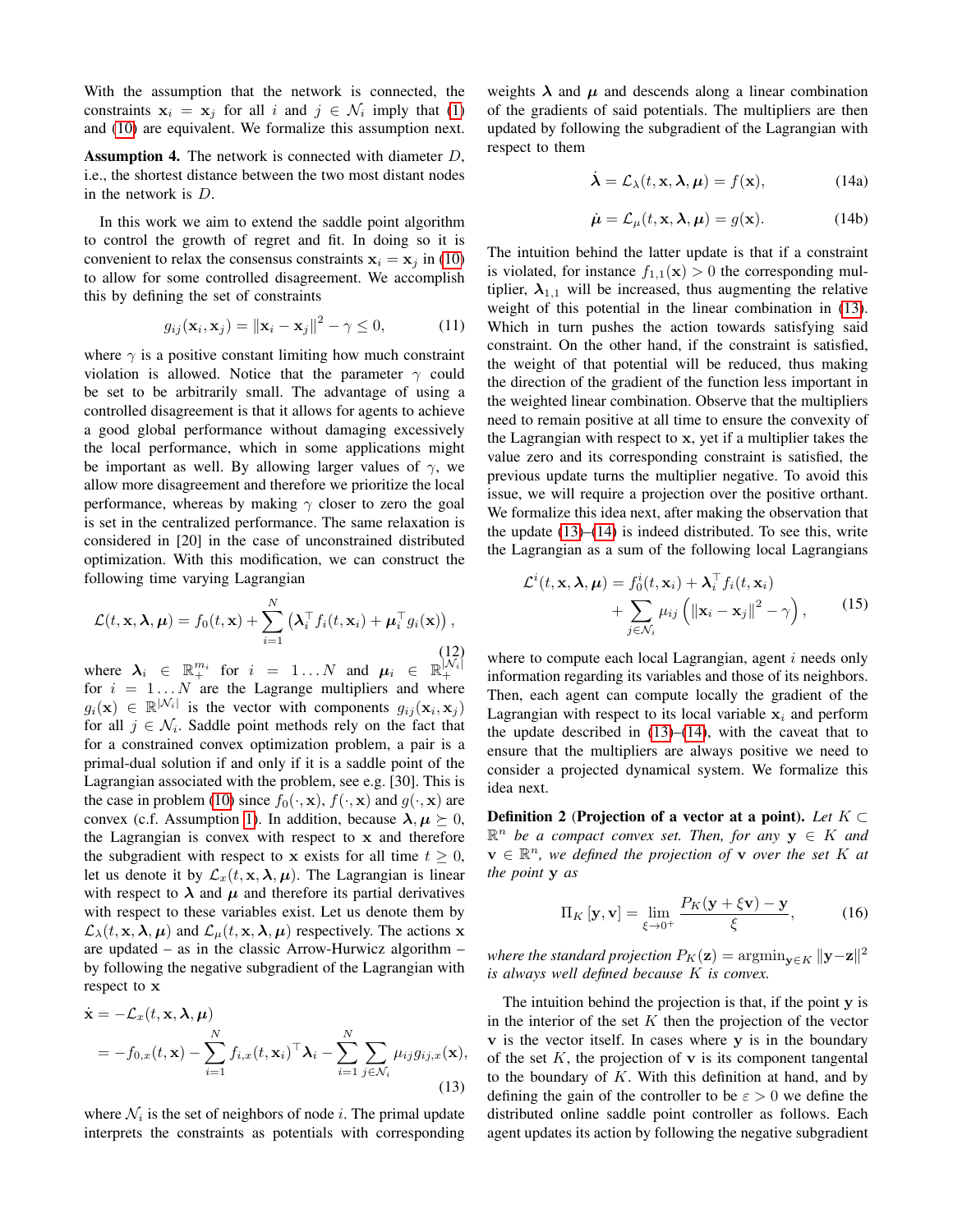of the Lagrangian with respect to its local copy of the action  $\mathbf{x}_i$ 

<span id="page-4-1"></span>
$$
\dot{\mathbf{x}}_i = \Pi_{\mathcal{X}} \left[ \mathbf{x}_i, -\varepsilon \mathcal{L}_{x_i}(t, \mathbf{x}, \boldsymbol{\lambda}, \boldsymbol{\mu}) \right],\tag{17}
$$

Likewise, the multipliers  $\lambda_i$  and  $\mu_i$  are updated by ascending along the direction of the gradient of the Lagrangian with respect to  $\lambda$  and  $\mu$  respectively, i.e.,

<span id="page-4-2"></span>
$$
\dot{\boldsymbol{\lambda}}_i = \Pi_+ \left[ \boldsymbol{\lambda}_i, \varepsilon \mathcal{L}_{\lambda_i}(t, \mathbf{x}, \boldsymbol{\lambda}, \boldsymbol{\mu}) \right], \tag{18a}
$$

$$
\dot{\mu}_{ij} = \Pi_+ \left[ \mu_{ij}, \varepsilon \mathcal{L}_{\mu_{ij}} \left( t, \mathbf{x}, \boldsymbol{\lambda}, \boldsymbol{\mu} \right) \right]. \tag{18b}
$$

The three gradients can be computed in a distributed fashion since they only depend on each agent's own variables and those of their neighbors. In [15] it was shown that in the centralized case, a saddle point algorithm akin to the one described by [\(17\)](#page-4-1)–[\(18\)](#page-4-2) achieves feasible and strongly optimal trajectories, i.e., fit bounded by a sublinear function of the time horizon and regret bounded by function that is constant with respect to the time horizon. In this work we show that the distributed version of said algorithm (c.f. [\(17\)](#page-4-1) and [\(18\)](#page-4-2)) achieves feasible and optimal trajectories in the sense of Definition [1.](#page-2-3) Moreover, the network disagreement is bounded by a function that is sublinear with respect to the time horizon. These results are the subject of the next section.

#### IV. FEASIBLE AND OPTIMAL TRAJECTORIES

<span id="page-4-0"></span>Let us consider an energy-like function which will be used in subsequent analysis. Let  $\tilde{\mathbf{x}} \in \mathcal{X}^N$ ,  $\tilde{\boldsymbol{\lambda}} \in \mathbb{R}_+^{\sum_i m_i}$ ,  $\tilde{\boldsymbol{\mu}} \in$  $\mathbb{R}_+^{\sum_i |\mathcal{N}_i|}$ , where we denote by  $|\mathcal{N}_i|$  the cardinality of the set of neighbors of node  $i$ , and define the function

$$
V_{\tilde{\mathbf{x}}, \tilde{\boldsymbol{\lambda}}, \tilde{\boldsymbol{\mu}}}(\mathbf{x}, \boldsymbol{\lambda}, \boldsymbol{\mu}) = \frac{1}{2} \left( \|\mathbf{x} - \tilde{\mathbf{x}}\|^2 + \|\boldsymbol{\lambda} - \tilde{\boldsymbol{\lambda}}\|^2 + \|\boldsymbol{\mu} - \tilde{\boldsymbol{\mu}}\|^2 \right). \tag{19}
$$

By considering the time derivative of the previous function along the dynamics  $(17)$ – $(18)$  we establish that the integral of the difference of the Lagrangian evaluated at  $(\mathbf{x}(t), \lambda, \tilde{\boldsymbol{\mu}})$  and the Lagrangian evaluated at  $(\tilde{\mathbf{x}}, \boldsymbol{\lambda}(t), \boldsymbol{\mu}(t))$  is bounded by a constant independent of the time horizon T. This idea is the key to establish that the saddle point dynamics yield feasible and optimal trajectories. We first claim that the saddle point dynamics [\(17\)](#page-4-1)–[\(18\)](#page-4-2) yields sublinear network disagreement for all  $T > 0$ . We formalize this result in Proposition [1.](#page-4-3)

<span id="page-4-3"></span>Proposition 1 (Sublinear Network Disagreement). *Let Assumptions* [1–](#page-1-1)[4](#page-3-2) *hold. Then for any*  $T \geq 0$  *the solutions of the dynamical system* [\(17\)](#page-4-1)*–*[\(18\)](#page-4-2) *are such that the network disagreement is sublinear with respect to* T*. In particular for*  $\lambda(0) = 0$  *and*  $\mu(0) = 0$ *, for any*  $i, j \in V$  *we have that* 

$$
\int_0^T \|\mathbf{x}_i(t) - \mathbf{x}_j(t)\| dt
$$
  
\n
$$
\leq D \sqrt{(K + \gamma)T + \frac{1}{2\varepsilon} \left(1 + \|\mathbf{x}^* - \mathbf{x}(0)\|^2\right)},
$$
\n(20)

*where* D *is the network diameter defined in Assumption [4.](#page-3-2)*

*Proof.* See [31].

The sublinear network disagreement that the previous proposition establishes suggests that the solution of the distributed implementation of the algorithm is not different than the centralized. Since for the latter results of sublinear fit and regret have been established [15] it is unsurprising that the same holds here. The latter means that the trajectories that arise from the Distributed Online Saddle Point Dynamics [\(17\)](#page-4-1)–[\(18\)](#page-4-2) are feasible and optimal in the sense of definition [1.](#page-2-3) We formalize these results in the following theorem.

<span id="page-4-4"></span>Theorem 1 (Feasibility). *Let Assumptions [1–](#page-1-1)[4](#page-3-2) hold. Then for any*  $T \geq 0$  *the solutions of the dynamical system* [\(17\)](#page-4-1)– [\(18\)](#page-4-2)*, with*  $\varepsilon > 1/2$ *, are such that the k-th component of* the local fit  $\mathcal{F}^i_{Tj}$  for any  $i, j \in V$  is bounded by  $(\mathcal{F}^i_{Tj})_k \leq$  $O(\sqrt{T})$ . Likewise, the local regret  $\mathcal{R}_T^i$  for any  $i \in \mathcal{V}$  is *bounded by a function of*  $O(\sqrt{T})$ *.* 

# *Proof.* See [31].

The previous theorem establishes that the local fit achieved by a system that follows saddle point dynamics [\(17\)](#page-4-1)–[\(18\)](#page-4-2) is bounded by a function whose rate of growth is sublinear, thus suggesting vanishing penalties. The fact that the fit grows sublinearly is equivalent to achieving trajectories that are feasible in the sense of Definition [1.](#page-2-3) Likewise, we have established that the regret is sublinear and thus, the trajectories have in average the same cost that solution of the centralized clairvoyant solution [\(10\)](#page-2-4). Hence, they are optimal in the sense of Definition [1.](#page-2-3)In the next section we present numerical examples that support the theoretical conclusions.

# V. NUMERICAL EXAMPLES

In this section we consider a team of  $N$  robots tasked with classifying in real time and in a distributed manner the different objects and terrains that compose the environment in which they are deployed. This problem, has been studied in [2], although the method presented here is different. Each robot has only access to information about the environment based on the path it has traversed and the images gathered. Therefore, its local information may not be enough to achieve the task of classification since the information gathered may omit regions of the feature space that are crucial. See for instance Figure [1](#page-5-0) where we depict random trajectories of twenty agents driving around an intersection. When the agent is on the pavement i.e., the absolute value of its horizontal or vertical coordinate is less than five, then it observes pavement images. On the other hand, outside this region it observes grass. As it can be observed in that figure only some of the agents visit both regions and the interest is that the whole team can learn a common classifier. The advantage of learning such classifier is that a robot can identify if it is on grass even if it has not seen grass in the training process. In particular we consider a problem in which each robot receives features  $z_i(t) \in \mathbb{R}^n$  from the scene and corresponding labels  $y_i(t) \in \{-1, 1\}$  depending on whether the terrain is grass or pavement. The details of the feature extraction from image data is provided in Section [V-A.](#page-5-1) The common objective of the agents can be formulated as training a common linear classifier  $x \in \mathbb{R}^n$  that minimizes a loss function. The value of the loss function is small when the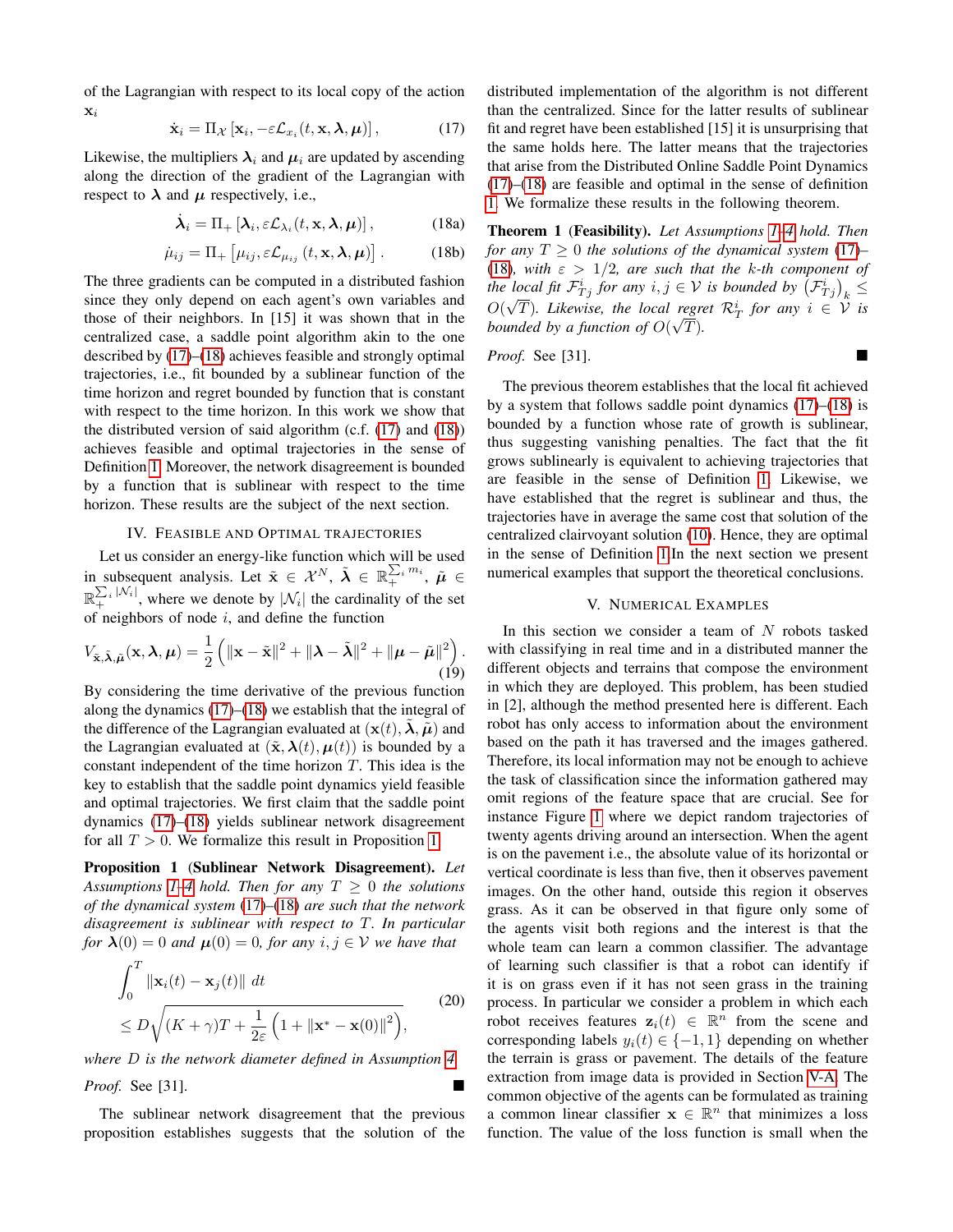<span id="page-5-0"></span>

Fig. 1: Example of 20 robots driving randomly at an intersection. When the robot is on the street it is observing pavement images, whereas when it outside of the intersection it has acces to grass images.

classification is accurate and it takes large values in the opposite case. In particular, we consider logistic regression

<span id="page-5-2"></span>
$$
f_i(t, \mathbf{x}) = \log\left(1 + e^{-y_i(t)\mathbf{x}^\top \mathbf{z}_i(t)}\right). \tag{21}
$$

The classifier is designed so that the prediction is defined by the sign of the inner product between the classifier x and the feature vector  $z_i(t)$  observed by robot i at time t. This is, the predicted label is given by  $\hat{y}_i(t) = \text{sign}(\mathbf{x}^\top \mathbf{z}_i(t)).$ Notice that if the prediction is correct, both  $\hat{y}_i(t)$  and  $y_i(t)$ have the same sign and thus, the exponential in  $(21)$  takes a small value. Which in turn results in  $f_i(t, x)$  being small. On the other hand, if the classification is incorrect, the sign of the exponential is positive, which results in a large value of  $f_i(t, x)$ . Hence, the expression in [\(21\)](#page-5-2) is a surrogate of the error function since it results in small values when the prediction is correct and on large values on the other hand. Notice that agents need to exchange their current actions  $x(t)$  with their neighbors to solve the minimization of [\(21\)](#page-5-2) using the algorithm defined by [\(17\)](#page-4-1) and [\(18\)](#page-4-2). Since the dimensionality of the actions is as large as the feature vector we want to find a sparse classifier in order to reduce the communication cost. A way of doing so is to include a  $\ell_1$ norm regularization in the cost, which is known to promote sparsity. Let,  $\alpha > 0$  and define the following local cost

$$
\tilde{f}_i(t, \mathbf{x}) = f_i(t, \mathbf{x}) + \alpha \left\| \mathbf{x} \right\|_1.
$$
 (22)

The previous objective introduces a tradeoff between classification performance and sparsity. Instead, one can define a desired tolerance for classification error – by imposing that  $f_i(t, x)$  is smaller than a given tolerance  $\delta > 0$  for all  $i = 1...N$ – and by minimizing the objective  $||\mathbf{x}||_1$ , so to get the sparsest of the solutions. With this idea we define the following centralized problem

$$
\min_{\mathbf{x}} \quad \|\mathbf{x}\|_1
$$
  
s.t.  $f_i(t, \mathbf{x}) - \delta < 0 \quad \forall i = 1...N.$  (23)

To solve this problem in a distributed manner, we define – as done in Section [II](#page-1-2) – local copies of the classifier  $x_i$ 

for each agent. The decentralized version of the previous problem then yields

<span id="page-5-3"></span>
$$
\min_{\mathbf{x}_1, \mathbf{x}_2, \dots, \mathbf{x}_N} \frac{1}{N} \sum_{i=1}^N \|\mathbf{x}_i\|_1
$$
\n
$$
\text{s.t.} \quad f_i(t, \mathbf{x}_i) - \delta \le 0 \quad \forall i = 1 \dots N
$$
\n
$$
\|\mathbf{x}_i - \mathbf{x}_j\|^2 - \gamma \le 0 \quad \forall i = 1 \dots N. \tag{24}
$$

We evaluate the performance of the saddle-point algorithm  $(17)$ – $(18)$  by solving the problem  $(24)$  applied to the team of robots navigating around the intersection depicted in Figure [1.](#page-5-0) The positions of the  $N$  agents is initialized by drawing it from a uniform distribution on the square  $[-L, L]^2$  and their paths are random walks updated every  $T_s$  seconds, where each step is drawn from a two-dimensional Gaussian variable, with zero mean and covariance matrix diag( $\sigma_w, \sigma_w$ ). Ever  $T_s$  seconds each agent has observed I images in the  $IRA<sup>1</sup>$  $IRA<sup>1</sup>$  $IRA<sup>1</sup>$  database [2] of either grass or pavement. Do notice that even though the algorithm proposed is derived in continuous time, for this application we propose to work with a discrete time system. In Section [V-B](#page-5-5) we present the results achieved by the saddle-point algorithm in the previously described problem. Before doing so, we describe in the next section the feature extraction from the images.

# <span id="page-5-1"></span>*A. Data from image database*

The feature extraction is done as in [2], a procedure inspired in the two-dimensional texton [32]. We describe it next for completeness. The texture features  $z<sub>i</sub>(t)$  are generated as the sum of a sparse dictionary representation of subpatches of size 24-by-24. This is, each robot classifies images patches of size 24-by-24 by first extracting the nine non-overlapping 8-by-8 sub-patches within it. Each subpatch is then vectorized, the sample mean subtracted off and divided by its norm. Such that the resulting sub-patch j observed by agent i, yields a zero-mean vector  $\mathbf{z}_i^j$  with norm one. The 9 vectors resulting from each sub-patch are stacked as columns in a matrix  $\mathbf{Z}_i = [\mathbf{z}_i^1; \dots; \mathbf{z}_i^9]$ . On the other hand, the agents have a dictionary of textures that has been trained offline following [2]. An example of this dictionary can be observed in Figure [2.](#page-6-0) The dictionary can be represented by a matrix  $\mathbf{D} \in \mathcal{M}^{n \times 64}$ , where *n* is the number of features that one wants to extract. The feature used for classification by agent i is the aggregate sparse coding  $z_i(t)$ , defined as  $\mathbf{z}_i(t) = \sum_{j=1}^9 \mathbf{z}^*(\mathbf{D}; \mathbf{z}_i^j(t))$ , where  $\mathbf{z}^*(\mathbf{D}; \mathbf{z}_i^j(t))$ is the solution to the following optimization problem.

$$
\mathbf{z}^*(\mathbf{D}; \mathbf{z}_i^j(t)) = \operatorname*{argmin}_{\mathbf{z}} \frac{1}{2} \|\mathbf{z}_i^j(t) - \mathbf{D}\mathbf{z}\|_2^2 + \zeta \|\mathbf{z}\|_1, \quad (25)
$$

where  $\zeta > 0$  the coefficient of the regularization.

# <span id="page-5-5"></span>*B. Results*

In this section we present the bahavior of the Online Distributed Online Algorithm [\(17\)](#page-4-1)–[\(18\)](#page-4-2) for a team of robots that drive in the intersection as the one depicted in Figure

<span id="page-5-4"></span><sup>&</sup>lt;sup>1</sup>Integrated Research Assessment for the U.S. Armys Robotics Collaborative Technology Alliance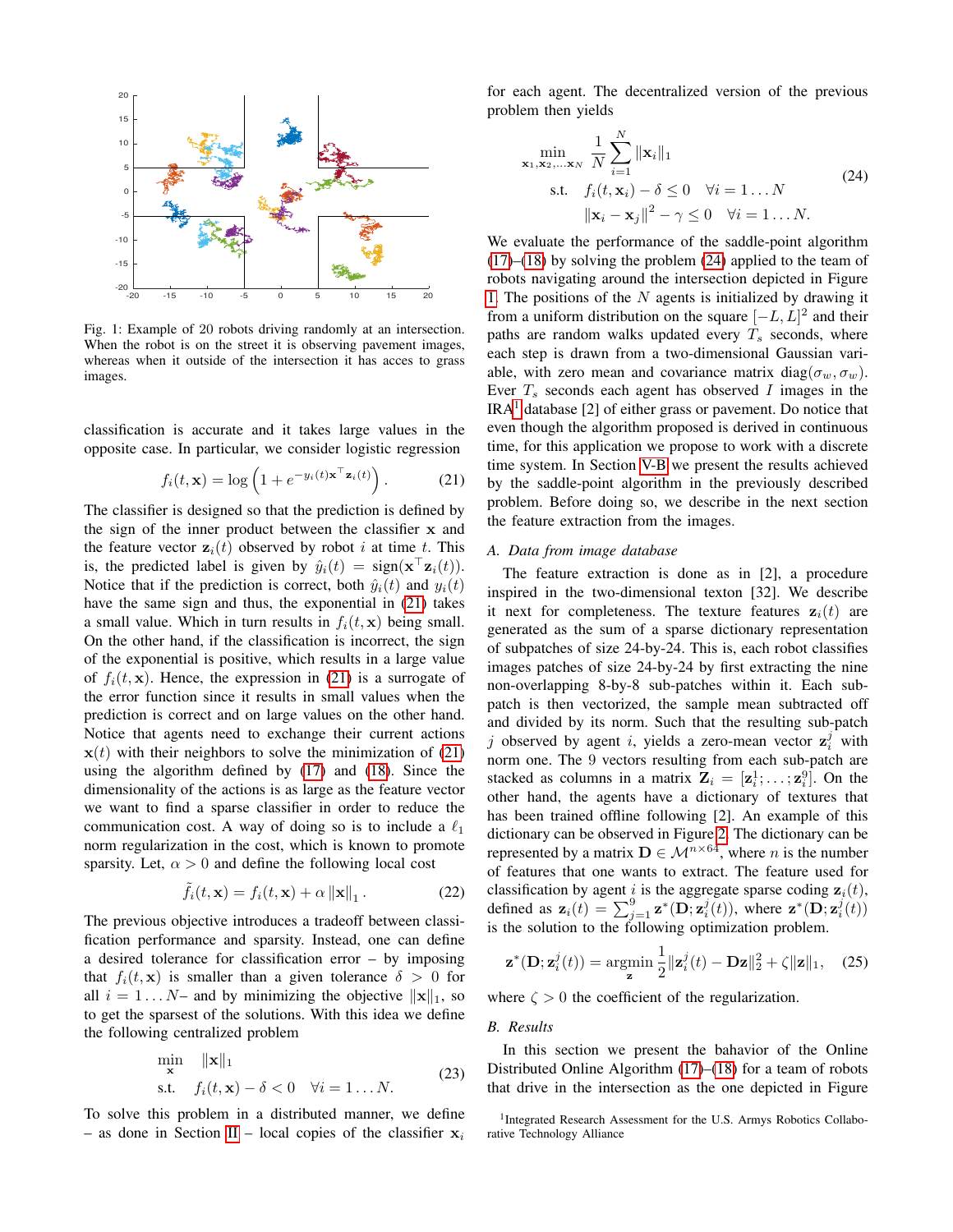<span id="page-6-0"></span>

Fig. 2: Example of dictionary for 8-by-8 gray scale patches.

[1.](#page-5-0) For this particular example we consider  $N = 20$  agents,  $L = 15$ ,  $\sigma_w$  and  $T_s = 1$ . The parameters of the feature extraction are set to  $\zeta = 0.125$ ,  $n = 128$ . We chose  $\delta =$ 0.001,  $\gamma = 10$  and the algorithm step size to be  $\eta = 0.02$ , and we consider that each agent has acces to 24 images per sampling period, in this case, 24 images per second. In Figure [3](#page-6-1) we observe that the network disagreement converges to zero in approximately 6 seconds, which implies consensus among the agents. This observation supports the theoretical result in Proposition [1.](#page-4-3) In Figure [4](#page-6-2) we depict the network fit of one random agent. As predicted by Theorem [1](#page-4-4) the fit is sublinear. The effectiveness of the algorithm can be observed in the classification accuracy achieved by the agents in Figure [5.](#page-7-0) Notice that the classification error of all the agents is bellow 30%. It can be observed as well, that some agents classify with accuracy above 90%. The latter is the case for agents that are observing grass. There seems to be an intrinsic difficulty in classifying pavement in the current data set. To support this claim we compute the covariance matrix of 512 features of images selected randomly. We then project the 192-dimensional feature vector onto the first two principal components. This projection is depicted in Figure [6.](#page-7-1) As it can be observed the points corresponding to pavement cannot be separated from points corresponding to grass, yet there is a cluster of grass points that is away from the points containing pavement. This suggests that it is indeed harder to classify pavement images. Fig. 2. Extende of distinctive technicals To  $\approx 4$  6 8 10<br>
1. Fig. 15 November 20 and performance of 0 2 agents,<br>
1. Fig. 15 November 20 agents, the following technical control of 0 agents.<br>
The 15  $\alpha_0$  and 7, = 1 . Th

## VI. CONCLUSION

We considered the problem of constrained distributed online learning. Each agent only has access to its local constraints and objective function, and the aim is to coordinate the actions among the agents such that the resulting trajectories are feasible and optimal for the team as a whole. We showed that a distributed online version of the saddle point algorithm achieves global fit, regret and network disagreement bounded by functions whose growth network aisagreement bounded by functions whose growth rate is bounded by  $\sqrt{T}$ . The latter result suggests vanishing constraint violation, optimality and network agreement in

<span id="page-6-1"></span>

Fig. 3: Network disagreement per node for a network of 20 agents that follow the dynamics [\(17\)](#page-4-1)–[\(18\)](#page-4-2). The feature vectors  $\mathbf{z}_i(t) \in \mathbb{R}^n$ are extracted from images of the IRA texture database as described in section [V-A.](#page-5-1) The disagreement is sublinear as expected by virtue of Proposition [1.](#page-4-3)

<span id="page-6-2"></span>

Fig. 4: Network fit  $\mathcal{F}^{ij}_T/T$  of one randomly selected agent in a network of  $N = 20$  agents that follow the dynamics [\(17\)](#page-4-1)–[\(18\)](#page-4-2). The feature vectors  $\mathbf{z}_i(t) \in \mathbb{R}^n$  are extracted from images of the IRA texture database as described in Section [V-A.](#page-5-1) As predicted by Theorem [1](#page-4-4) the average local fit is sublinear with the time horizon.

the algorithm for a team of robots driving through an urban environment to perform real time texture classification for the purpose of terrain recognition.

#### **REFERENCES**

- [1] C. Shen, T.-H. Chang, K.-Y. Wang, Z. Qiu, and C.-Y. Chi, "Distributed robust multicell coordinated beamforming with imperfect csi: An admm approach," *IEEE Transactions on signal processing*, vol. 60, no. 6, pp. 2988–3003, 2012.
- [2] A. Koppel, G. Warnell, E. Stump, and A. Ribeiro, "D4l: Decentralized dynamic discriminative dictionary learning," in *Intelligent Robots and Systems (IROS), 2015 IEEE/RSJ International Conference on*, pp. 2966–2973, IEEE, 2015.
- [3] A. Koppel, S. Paternain, C. Richard, and A. Ribeiro, "Decentralized online learning with kernels," *IEEE Transactions on Signal Processing*, vol. 66, no. 12, pp. 3240–3255.
- [4] C. Freundlich, S. Lee, and M. M. Zavlanos, "Distributed active state estimation with user-specified accuracy," *IEEE Transactions on Automatic Control*, vol. 63, no. 2, pp. 418–433, 2018.